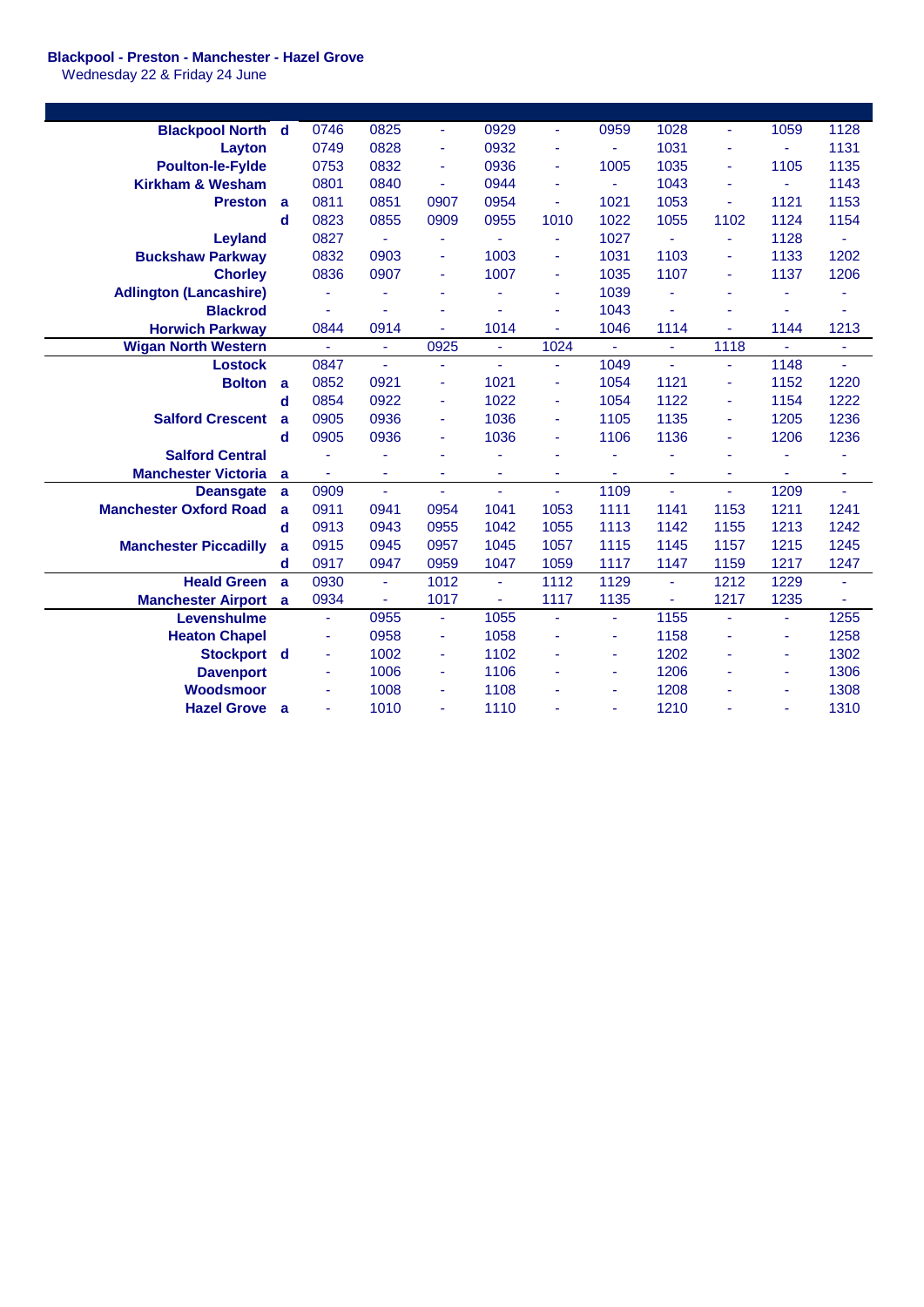|                      | 1159                                                                                                                                                    | 1228           | $\blacksquare$ | 1328           | Ξ    | 1359                  | 1428           | ÷              | 1458           | 1528           |
|----------------------|---------------------------------------------------------------------------------------------------------------------------------------------------------|----------------|----------------|----------------|------|-----------------------|----------------|----------------|----------------|----------------|
|                      | $\blacksquare$                                                                                                                                          | 1231           | $\blacksquare$ | 1331           | ä,   | ä,                    | 1431           |                | ä,             | 1531           |
|                      | 1205                                                                                                                                                    | 1235           | $\blacksquare$ | 1335           | Ξ    | 1405                  | 1435           |                | 1504           | 1535           |
|                      |                                                                                                                                                         | 1243           | $\blacksquare$ | 1343           | ä,   | $\tilde{\phantom{a}}$ | 1443           |                | ä,             | 1543           |
|                      | 1221                                                                                                                                                    | 1253           | ä,             | 1353           | ۰    | 1421                  | 1453           | ä,             | 1520           | 1553           |
| d                    | 1222                                                                                                                                                    | 1254           | 1312           | 1355           | 1408 | 1422                  | 1454           | 1510           | 1523           | 1554           |
|                      | 1227                                                                                                                                                    | $\blacksquare$ | $\blacksquare$ | $\blacksquare$ | ä,   | 1427                  | $\omega$       |                | 1529           | ٠              |
|                      | 1231                                                                                                                                                    | 1302           | $\blacksquare$ | 1402           | ä,   | 1431                  | 1502           |                | 1533           | 1602           |
|                      | 1235                                                                                                                                                    | 1306           | $\blacksquare$ | 1406           | ä,   | 1435                  | 1506           | ٠              | 1537           | 1606           |
|                      | 1239                                                                                                                                                    | ä,             | ٠              |                | ä,   | 1439                  |                |                | ä,             |                |
|                      | 1242                                                                                                                                                    | ÷,             | ٠              |                | ä,   | 1442                  | ÷.             |                | ÷,             | ٠              |
|                      | 1246                                                                                                                                                    | 1313           | $\blacksquare$ | 1413           | ä,   | 1446                  | 1513           | ä,             | 1545           | 1613           |
|                      | $\blacksquare$                                                                                                                                          | ä,             | $\blacksquare$ |                | 1424 | ä,                    | ä,             | 1524           | ä,             | $\blacksquare$ |
|                      | 1249                                                                                                                                                    | $\blacksquare$ | ä,             | ٠              | ÷    | 1449                  | $\omega$       |                | 1548           | $\blacksquare$ |
|                      | 1254                                                                                                                                                    | 1320           | ٠              | 1420           | ä,   | 1454                  | 1520           | ÷,             |                | 1620           |
| d                    | 1254                                                                                                                                                    | 1322           | $\blacksquare$ | 1422           | ä,   | 1454                  | 1522           | ۰              | 1554           | 1622           |
| a                    | 1305                                                                                                                                                    | 1336           | $\blacksquare$ | 1435           | ä,   | 1505                  | 1536           | ۰              | 1605           | 1636           |
| d                    | 1306                                                                                                                                                    | 1336           | $\blacksquare$ | 1436           | ä,   | 1506                  | 1536           | ۰              | 1606           | 1636           |
|                      |                                                                                                                                                         | ä,             | ٠              |                | ä,   |                       |                |                | ä,             | ä,             |
|                      | ä,                                                                                                                                                      | Ξ              | $\blacksquare$ | ٠              | ٠    | $\blacksquare$        | Ξ              | $\blacksquare$ | $\blacksquare$ | ÷              |
| a                    | 1309                                                                                                                                                    | ÷.             | $\blacksquare$ | ÷,             | ä,   | 1509                  | ÷.             | ÷.             | 1609           | 1640           |
| a                    | 1311                                                                                                                                                    | 1341           | 1353           | 1441           | 1453 | 1511                  | 1541           | 1553           | 1611           | 1642           |
| d                    | 1313                                                                                                                                                    | 1342           | 1355           | 1442           | 1455 | 1513                  | 1543           | 1555           | 1613           | 1643           |
| a                    | 1315                                                                                                                                                    | 1345           | 1357           | 1445           | 1457 | 1515                  | 1545           | 1557           | 1615           | 1645           |
| d                    | 1317                                                                                                                                                    | 1347           | 1359           | 1447           | 1500 | 1517                  | 1547           | 1559           | 1617           | 1647           |
|                      | 1329                                                                                                                                                    | ä,             | 1412           | $\blacksquare$ |      | 1529                  | $\blacksquare$ | 1612           | 1629           | Ξ              |
|                      | 1335                                                                                                                                                    | ٠              | 1417           | ٠              | 1517 | 1535                  | ٠              | 1617           | 1633           |                |
|                      | ä,                                                                                                                                                      | 1355           | $\blacksquare$ |                | ä,   | ÷                     |                | ÷,             | ä,             | 1655           |
|                      |                                                                                                                                                         |                | $\blacksquare$ | 1458           | ä,   | $\blacksquare$        | 1558           |                | $\blacksquare$ | 1658           |
|                      | ä,                                                                                                                                                      | 1402           | ÷,             | 1502           | ä,   | ä,                    | 1602           |                | $\blacksquare$ | 1702           |
|                      |                                                                                                                                                         | 1406           | $\blacksquare$ | 1506           |      | ä,                    | 1606           |                | $\blacksquare$ | 1706           |
|                      |                                                                                                                                                         | 1408           | ä              | 1508           |      | ٠                     | 1608           |                | ٠              | 1708           |
| <b>Hazel Grove</b> a |                                                                                                                                                         | 1410           | $\blacksquare$ | 1510           |      | $\blacksquare$        | 1610           |                | ÷,             | 1710           |
|                      | <b>Blackpool North d</b><br>Preston a<br>Bolton a<br><b>Manchester Victoria</b> a<br><b>Heald Green</b> a<br><b>Manchester Airport</b> a<br>Stockport d |                | 1358           |                | 1455 | 1512                  |                | 1555           |                | 1553           |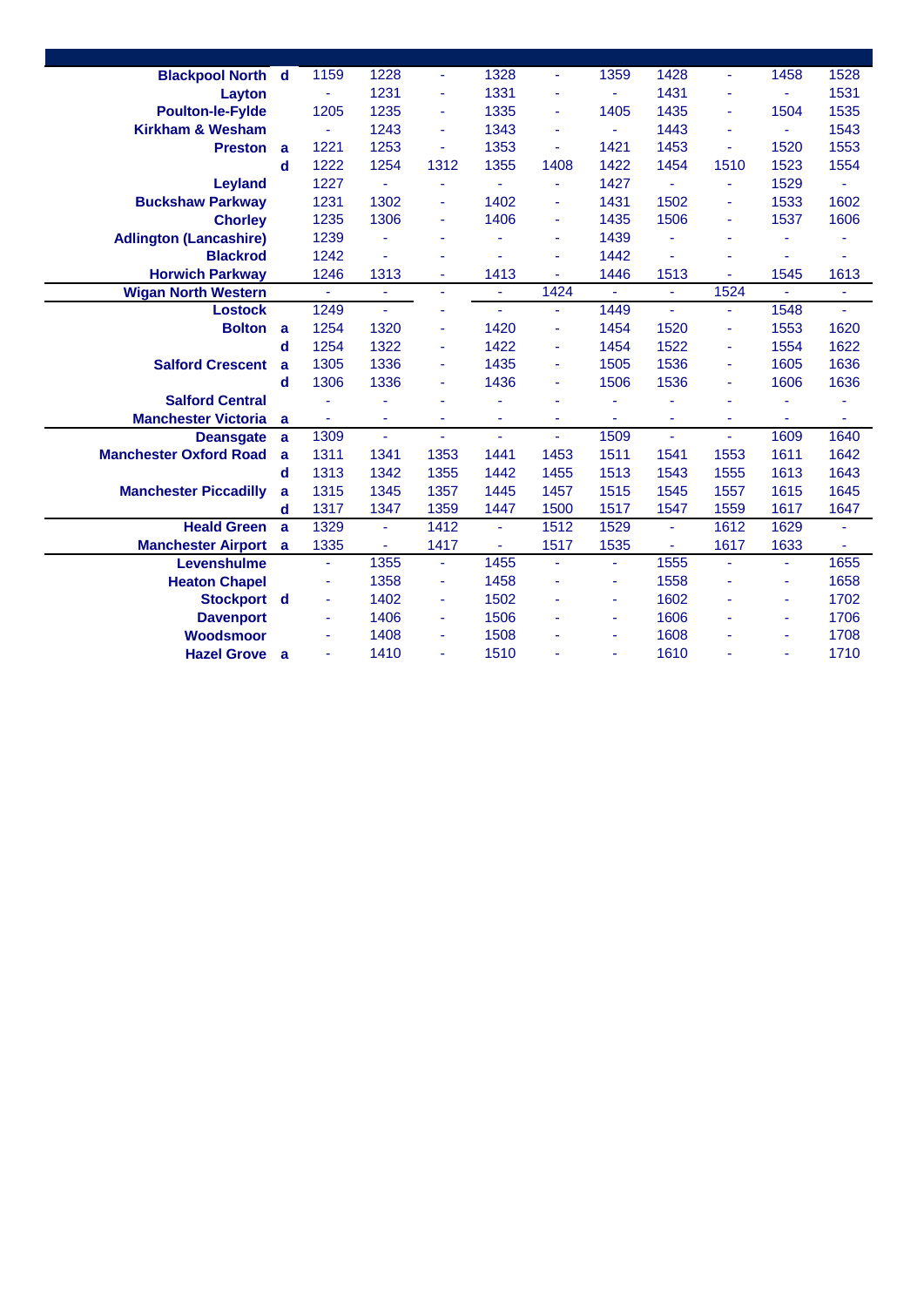| <b>Blackpool North d</b>      |                |      | 1558 | 1628           | $\blacksquare$ | 1728           | 1755           | 1829           | 1901           | 1926           | $\blacksquare$ |
|-------------------------------|----------------|------|------|----------------|----------------|----------------|----------------|----------------|----------------|----------------|----------------|
| Layton                        |                |      | ٠    | 1631           | $\blacksquare$ | 1731           | 1758           | 1832           | $\blacksquare$ | 1929           |                |
| <b>Poulton-le-Fylde</b>       |                |      | 1604 | 1635           | $\blacksquare$ | 1735           | 1803           | 1836           | 1907           | 1933           |                |
| <b>Kirkham &amp; Wesham</b>   |                |      | ÷,   | 1643           | $\blacksquare$ | 1743           | ä,             | 1844           |                | 1941           |                |
| <b>Preston</b> a              |                | ٠    | 1620 | 1653           | $\blacksquare$ | 1753           | 1819           | 1854           | 1923           | 1951           |                |
|                               | $\mathbf d$    | 1608 | 1623 | 1654           | 1708           | 1754           | 1821           | 1855           | 1924           | 1953           | 2012           |
| Leyland                       |                |      | 1628 | ä,             | $\blacksquare$ | ÷.             | 1825           | $\sim$         | 1929           | $\blacksquare$ |                |
| <b>Buckshaw Parkway</b>       |                |      | 1633 | 1702           | $\blacksquare$ | 1802           | 1830           | 1903           | 1933           | 2001           |                |
| <b>Chorley</b>                |                | ٠    | 1636 | 1706           | $\blacksquare$ | 1806           | 1834           | 1907           | 1937           | 2005           |                |
| <b>Adlington (Lancashire)</b> |                | ٠    | 1640 |                | ۰              | ۰              | 1838           | $\blacksquare$ | $\blacksquare$ | 2009           |                |
| <b>Blackrod</b>               |                |      | 1643 |                |                | $\blacksquare$ | 1841           | ÷,             |                | 2012           |                |
| <b>Horwich Parkway</b>        |                |      | 1646 | 1713           | ÷.             | 1814           | 1845           | 1914           | 1945           | 2015           | ä,             |
| <b>Wigan North Western</b>    |                | 1623 | ÷    | ÷              | 1724           | ÷,             | ÷,             | ٠              |                | ÷              | 2027           |
| <b>Lostock</b>                |                | ÷,   | 1649 | ä,             | ä,             | $\blacksquare$ | 1848           | $\blacksquare$ | 1948           | $\blacksquare$ |                |
| <b>Bolton</b>                 | $\overline{a}$ |      | 1654 | 1719           | $\blacksquare$ | 1820           | 1852           | 1920           | 1953           | 2022           |                |
|                               | d              |      | 1654 | 1722           | $\blacksquare$ | 1822           | 1854           | 1922           | 1954           | 2022           |                |
| <b>Salford Crescent</b>       | a              |      | 1705 | 1735           | $\blacksquare$ | 1836           | 1905           | 1935           | 2005           | 2035           |                |
|                               | d              | ٠    | 1706 | 1736           | $\blacksquare$ | 1836           | 1906           | 1935           | 2006           | 2035           |                |
| <b>Salford Central</b>        |                |      | ä,   | ٠              | ۰              |                | ä,             | ٠              |                |                |                |
| <b>Manchester Victoria</b> a  |                |      | ٠    | ä,             | $\blacksquare$ | ٠              | ÷.             | Ξ              |                | Ξ              |                |
| <b>Deansgate</b>              | a              | ÷.   | 1709 | 1739           | $\blacksquare$ | 1840           | 1909           | $\blacksquare$ | 2009           | ä,             |                |
| <b>Manchester Oxford Road</b> | a              | 1653 | 1711 | 1741           | 1754           | 1842           | 1911           | 1941           | 2011           | 2041           | 2054           |
|                               | d              | 1656 | 1713 | 1743           | 1756           | 1843           | 1913           | 1942           | 2013           | 2043           | 2056           |
| <b>Manchester Piccadilly</b>  | a              | 1658 | 1715 | 1745           | 1758           | 1845           | 1915           | 1945           | 2015           | 2045           | 2058           |
|                               | d              | 1700 | 1717 | 1747           | 1800           | 1847           | 1917           | 1947           | 2017           | 2047           | 2100           |
| <b>Heald Green</b> a          |                | 1712 | 1729 | $\blacksquare$ | 1813           | ä,             | 1929           | $\blacksquare$ | 2029           | ä,             | 2115           |
| <b>Manchester Airport</b> a   |                | 1717 | 1734 | ÷              | 1818           | ÷              | 1935           | $\blacksquare$ | 2033           | $\blacksquare$ | 2120           |
| Levenshulme                   |                | ٠    | Ξ    | 1755           | $\blacksquare$ | 1856           | ä,             | 1955           | $\blacksquare$ | 2056           | ä,             |
| <b>Heaton Chapel</b>          |                |      | ä,   | 1758           | $\blacksquare$ | 1859           | $\blacksquare$ | 1958           | $\sim$         | 2102           |                |
| Stockport d                   |                |      | ٠    | 1802           | $\blacksquare$ | 1902           | ä,             | 2002           |                | 2106           |                |
| <b>Davenport</b>              |                |      | ٠    | 1806           | $\blacksquare$ | 1906           | ۰              | 2006           |                | 2110           |                |
| Woodsmoor                     |                |      | ٠    | 1808           | $\blacksquare$ | 1908           | ä,             | 2008           |                | 2112           |                |
| <b>Hazel Grove</b>            | $\overline{a}$ |      | ٠    | 1810           | $\blacksquare$ | 1910           | ä,             | 2010           | ٠              | 2114           | ٠              |
|                               |                |      |      |                |                |                |                |                |                |                |                |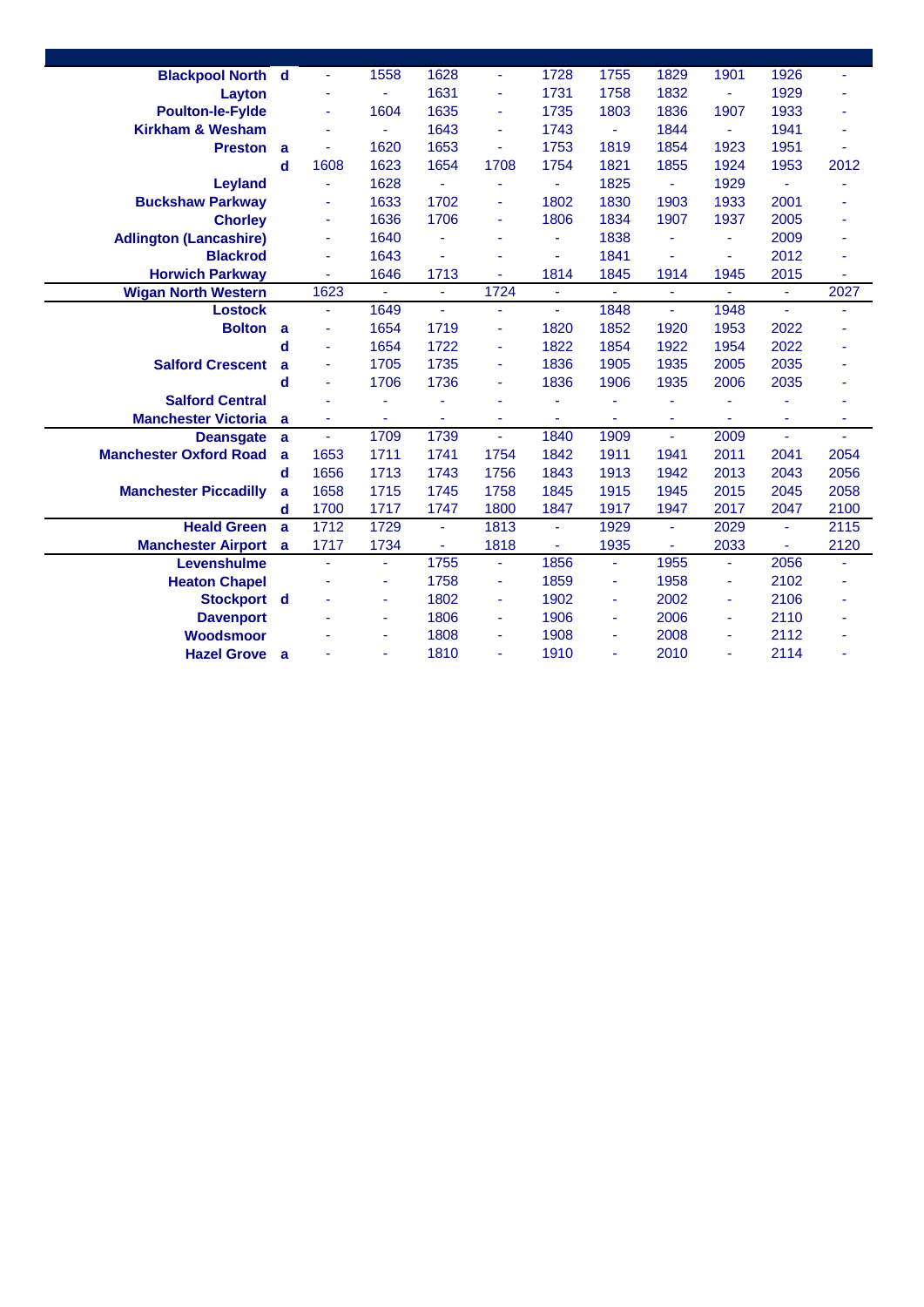| <b>Blackpool North</b>        | d           | 1959 | 2025 |      | 2058 | 2223 | 2319 |
|-------------------------------|-------------|------|------|------|------|------|------|
| Layton                        |             | ä,   | 2028 |      | ä,   | 2226 | 2322 |
| <b>Poulton-le-Fylde</b>       |             | 2005 | 2032 |      | 2103 | 2230 | 2327 |
| <b>Kirkham &amp; Wesham</b>   |             | ä,   | 2040 |      |      | 2238 | 2335 |
| <b>Preston</b>                | a           | 2021 | 2050 | ä,   | 2120 | 2248 | 2344 |
|                               | $\mathbf d$ | 2022 | 2053 | 2104 | 2123 | 2249 | 2346 |
| Leyland                       |             | 2027 | ä,   | L.   | 2128 | 2254 | 2350 |
| <b>Buckshaw Parkway</b>       |             | 2032 | 2100 |      | 2133 | 2258 | 2355 |
| <b>Chorley</b>                |             | 2036 | 2104 |      | 2137 | 2302 | 2358 |
| <b>Adlington (Lancashire)</b> |             | ÷    | 2109 |      |      | 2306 | 0003 |
| <b>Blackrod</b>               |             | ä,   | 2112 |      | L,   | 2309 | 0006 |
| <b>Horwich Parkway</b>        |             | 2043 | 2115 |      | 2144 | 2313 | 0009 |
| <b>Wigan North Western</b>    |             | ÷,   | Ξ    | ÷    | L,   | ÷,   | ÷    |
| <b>Lostock</b>                |             | 2047 | ÷.   | ÷    | 2148 | 2316 | 0012 |
| <b>Bolton</b>                 | a           | 2051 | 2121 |      | 2152 | 2320 | 0017 |
|                               | d           | 2054 | 2122 |      | 2154 | 2323 | 0018 |
| <b>Salford Crescent</b>       | a           | 2105 | 2133 |      | 2205 | 2334 | 0029 |
|                               | d           | 2106 | 2134 |      | 2209 | 2335 | 0033 |
| <b>Salford Central</b>        |             |      |      |      | ä,   | ä,   |      |
| <b>Manchester Victoria</b>    | a           |      |      |      |      |      | ä,   |
| <b>Deansgate</b>              | a           | 2109 | ä,   | ä,   | 2213 | u,   |      |
| <b>Manchester Oxford Road</b> | a           | 2111 | 2138 | 2142 | 2215 | 2340 |      |
|                               | d           | 2113 | 2140 | 2144 | 2216 | 2341 | ä,   |
| <b>Manchester Piccadilly</b>  | a           | 2115 | 2142 | 2146 | 2219 | 2344 | 0041 |
|                               | d           | 2117 | 2144 | 2149 | 2220 | 2346 | 0043 |
| <b>Heald Green</b>            | a           | 2129 | ÷,   |      | 2234 | 0004 | 0054 |
| <b>Manchester Airport</b>     | a           | 2134 | ۰    | 2203 | 2238 | 0011 | 0059 |
| Levenshulme                   |             | ä,   | 2149 | L,   | ä,   |      |      |
| <b>Heaton Chapel</b>          |             |      | 2152 |      |      |      |      |
| <b>Stockport</b>              | d           |      | 2155 |      |      |      |      |
| <b>Davenport</b>              |             |      | 2159 |      |      |      |      |
| <b>Woodsmoor</b>              |             |      | 2202 |      |      |      |      |
| <b>Hazel Grove</b>            | a           |      | 2204 |      |      |      |      |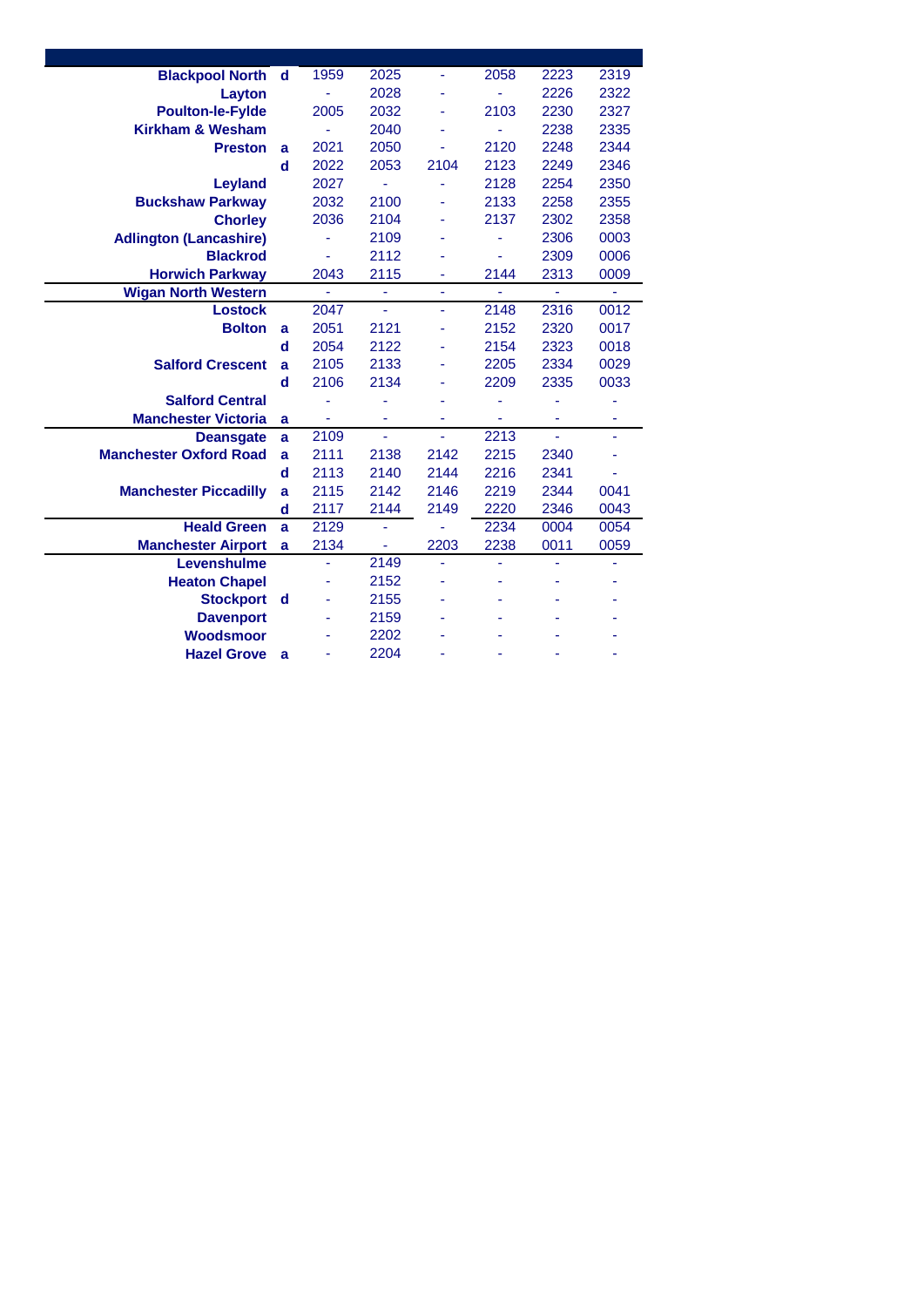## **Hazel Grove - Manchester - Preston - Blackpool**

Wednesday 22 & Friday 24 June

|                               |              |                          | W              |                |                     |      | B              |                | W              |      |          |
|-------------------------------|--------------|--------------------------|----------------|----------------|---------------------|------|----------------|----------------|----------------|------|----------|
| <b>Hazel Grove d</b>          |              | ÷.                       | ÷.             | 0902           | $\blacksquare$      | 1002 | ä,             | 1102           |                | ÷.   | 1202     |
| Woodsmoor                     |              |                          | ٠              | 0904           | $\blacksquare$      | 1004 | $\blacksquare$ | 1105           |                | ۰    | 1204     |
| <b>Davenport</b>              |              |                          | ٠              | 0907           | $\blacksquare$      | 1007 | $\blacksquare$ | 1107           |                | ٠    | 1207     |
| <b>Stockport</b>              |              |                          | ٠              | 0911           | $\blacksquare$      | 1013 | ä,             | 1111           |                | Ξ    | 1211     |
| <b>Heaton Chapel</b>          |              |                          | ٠              | 0915           | $\blacksquare$      | 1017 | ä,             | 1115           |                | ä,   | 1215     |
| Levenshulme                   |              |                          | ٠              | 0920           | ÷.                  | 1020 | $\blacksquare$ | 1120           |                | ä,   | 1220     |
| <b>Manchester Airport d</b>   |              | ä,                       | $\blacksquare$ | ÷              | 0945                | ÷.   | 1028           | $\blacksquare$ | 1128           | 1146 | Ξ        |
| <b>Heald Green</b>            | $\mathbf d$  |                          | ٠              | ä,             | 0949                | ä,   | 1032           | $\blacksquare$ | 1132           | 1149 | ÷.       |
| <b>Manchester Piccadilly</b>  | a            | $\overline{\phantom{a}}$ | $\blacksquare$ | 0929           | 0959                | 1029 | 1045           | 1129           | 1145           | 1200 | 1229     |
|                               | d            | 0801                     | ٠              | 0930           | 1001                | 1030 | 1047           | 1130           | 1147           | 1201 | 1230     |
| <b>Manchester Oxford Road</b> | $\mathbf{a}$ | 0803                     | Ξ              | 0932           | 1003                | 1032 | 1049           | 1132           | 1149           | 1203 | 1232     |
|                               | $\mathbf d$  | 0804                     | 0851           | 0934           | 1004                | 1034 | 1050           | 1134           | 1150           | 1205 | 1234     |
| <b>Deansgate</b>              | $\mathbf d$  | 0806                     | ä,             | 0937           | 1007                | 1037 | ä,             | 1137           | $\blacksquare$ | 1207 | 1237     |
| <b>Manchester Victoria</b>    | $\mathbf d$  | $\blacksquare$           |                | $\blacksquare$ | $\bar{\phantom{a}}$ | ۰    |                |                |                | ä,   | ۰        |
| <b>Salford Central</b>        |              |                          | ٠              |                | ä,                  |      | ٠              |                |                | ä,   | ä,       |
| <b>Salford Crescent</b>       | a            | 0810                     | $\blacksquare$ | 0941           | 1010                | 1040 | ä,             | 1140           | ٠              | 1211 | 1240     |
|                               | d            | 0810                     | $\blacksquare$ | 0941           | 1011                | 1041 | ä,             | 1141           |                | 1211 | 1241     |
| <b>Bolton</b>                 | a            | 0819                     | ٠              | 0950           | 1020                | 1050 | ä,             | 1150           |                | 1220 | 1250     |
|                               | $\mathbf d$  | 0820                     | ÷              | 0951           | 1020                | 1050 | ä,             | 1150           |                | 1221 | 1250     |
| <b>Lostock</b>                |              | 0825                     |                | 0956           | ÷                   | 1055 |                | 1155           |                | ä,   | 1255     |
| <b>Wigan North Western</b>    |              | $\blacksquare$           | 0921           |                | $\blacksquare$      | ÷    | 1121           | ÷              | 1221           | ä,   | $\equiv$ |
| <b>Horwich Parkway</b>        |              | 0828                     | ÷,             | 0959           | 1028                | 1059 | ä,             | 1159           |                | 1227 | 1259     |
| <b>Blackrod</b>               |              | ä,                       |                |                | ä,                  |      | ٠              |                |                | ä,   | ٠        |
| <b>Adlington (Lancashire)</b> |              | $\blacksquare$           | ٠              | ٠              | ä,                  |      |                | ä,             |                | ä,   |          |
| <b>Chorley</b>                |              | 0835                     | ۰              | 1006           | 1035                | 1106 | ä,             | 1205           |                | 1234 | 1306     |
| <b>Buckshaw Parkway</b>       |              | 0839                     | ۰              | 1010           | 1039                | 1109 | ä,             | 1209           |                | 1238 | 1310     |
| Leyland                       |              | ÷                        | ٠              | 1015           | $\blacksquare$      | 1116 | ä,             | 1216           |                | ÷    | 1316     |
| <b>Preston</b>                | a            | 0850                     | 0942           | 1023           | 1050                | 1122 | 1142           | 1223           | 1236           | 1249 | 1323     |
|                               | $\mathbf d$  | 0852                     | ä,             | 1025           | 1052                | 1124 | $\blacksquare$ | 1224           | $\blacksquare$ | 1251 | 1324     |
| <b>Kirkham &amp; Wesham</b>   |              | 0901                     | ٠              | ä,             | 1101                | ä,   | ۰              | ÷              |                | 1300 |          |
| <b>Poulton-le-Fylde</b>       |              | 0909                     | $\blacksquare$ | 1041           | 1109                | 1139 | ä,             | 1239           | ٠              | 1307 | 1339     |
| Layton                        |              | 0912                     | $\blacksquare$ |                | 1112                |      | ٠              |                |                | 1311 |          |
| <b>Blackpool North</b>        | -a           | 0917                     |                | 1047           | 1117                | 1145 | ä,             | 1246           | $\blacksquare$ | 1315 | 1346     |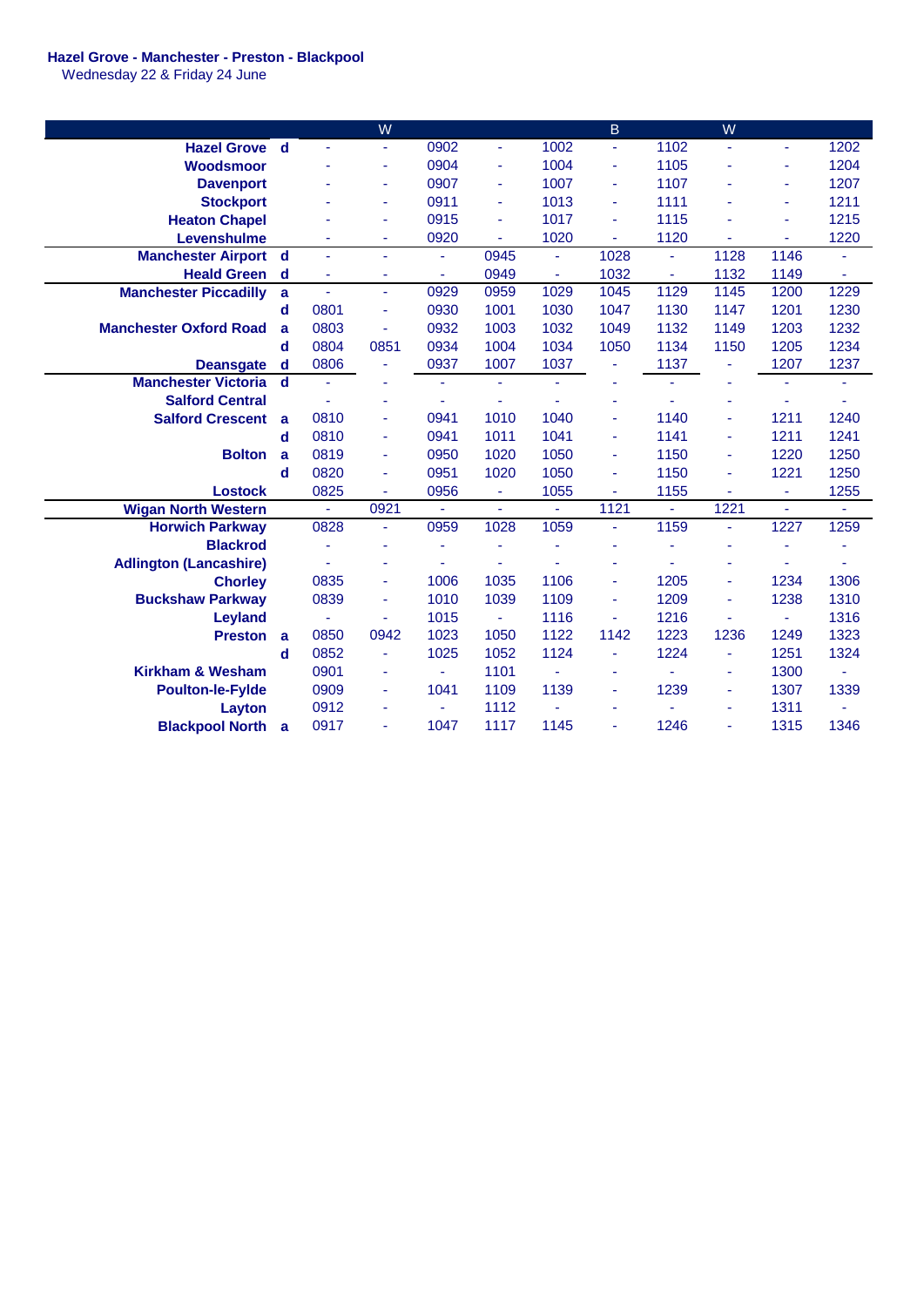|                               |             | B.                    |                |                |                |                | W              |                | <sub>B</sub> |          |                |
|-------------------------------|-------------|-----------------------|----------------|----------------|----------------|----------------|----------------|----------------|--------------|----------|----------------|
| <b>Hazel Grove d</b>          |             |                       | ä,             | 1302           | $\blacksquare$ | 1402           | ÷              | 1500           |              | ÷        | 1602           |
| Woodsmoor                     |             |                       | ٠              | 1304           | $\blacksquare$ | 1404           | $\blacksquare$ | 1502           |              | ٠        | 1604           |
| <b>Davenport</b>              |             |                       | ٠              | 1307           | ä,             | 1407           | ä,             | 1505           |              | ä,       | 1607           |
| <b>Stockport</b>              |             |                       | ä,             | 1311           | ä,             | 1412           | ä,             | 1513           |              | ä,       | 1612           |
| <b>Heaton Chapel</b>          |             |                       | ä,             | 1315           | $\blacksquare$ | 1416           | ä,             | 1517           |              | ä,       | 1616           |
| Levenshulme                   |             |                       | ٠              | 1320           | $\blacksquare$ | 1420           | ä,             | 1520           |              | ä,       | 1620           |
| <b>Manchester Airport d</b>   |             | 1228                  | 1246           | ÷              | 1346           | Ξ              | 1428           | $\blacksquare$ | 1528         | 1546     | ä,             |
| <b>Heald Green</b> d          |             | 1232                  | 1249           | $\blacksquare$ | 1349           | $\blacksquare$ | 1432           | $\omega$       | 1532         | 1549     | $\blacksquare$ |
| <b>Manchester Piccadilly</b>  | a           | 1245                  | 1300           | 1329           | 1400           | 1429           | 1445           | 1529           | 1545         | 1600     | 1629           |
|                               | d           | 1247                  | 1301           | 1330           | 1401           | 1430           | 1447           | 1530           | 1547         | 1601     | 1630           |
| <b>Manchester Oxford Road</b> | a           | 1249                  | 1303           | 1332           | 1403           | 1432           | 1449           | 1532           | 1549         | 1603     | 1632           |
|                               | $\mathbf d$ | 1250                  | 1305           | 1334           | 1405           | 1434           | 1450           | 1534           | 1551         | 1605     | 1634           |
| <b>Deansgate</b>              | d           |                       | 1307           | 1337           | 1407           | 1437           | ä,             | 1537           |              | 1607     | 1637           |
| <b>Manchester Victoria</b>    | $\mathbf d$ |                       | Ξ              | ä,             | ä,             | ä,             |                | ä,             |              | ä,       | ä,             |
| <b>Salford Central</b>        |             |                       | ٠              | ÷              | ÷              |                |                |                |              | ä,       |                |
| <b>Salford Crescent</b>       | a           |                       | 1310           | 1342           | 1410           | 1440           | ä,             | 1540           |              | 1610     | 1640           |
|                               | d           | ä,                    | 1311           | 1343           | 1411           | 1441           | ä,             | 1541           | ٠            | 1611     | 1641           |
| <b>Bolton</b>                 | a           | $\tilde{\phantom{a}}$ | 1320           | 1352           | 1420           | 1450           | $\blacksquare$ | 1550           | ٠            | 1620     | 1650           |
|                               | d           |                       | 1320           | 1352           | 1420           | 1450           | ä,             | 1550           |              | 1621     | 1650           |
| <b>Lostock</b>                |             | ä,                    | $\blacksquare$ | 1357           | $\blacksquare$ | 1455           | ä,             | 1555           |              | 1626     | 1656           |
| <b>Wigan North Western</b>    |             | 1321                  | ä,             | ä,             | ÷.             | ÷.             | 1521           | ÷              | 1615         | $\omega$ | Ξ              |
| <b>Horwich Parkway</b>        |             | ٠                     | 1328           | 1400           | 1427           | 1458           | ä,             | 1559           |              | 1629     | 1659           |
| <b>Blackrod</b>               |             | $\blacksquare$        | 1331           |                | ä,             |                | ä,             |                |              | 1632     | 1702           |
| <b>Adlington (Lancashire)</b> |             | ۰                     | 1334           | ä,             | ٠              |                | ٠              |                |              | 1636     | 1706           |
| <b>Chorley</b>                |             | ۰                     | 1339           | 1407           | 1434           | 1505           | ÷.             | 1606           |              | 1640     | 1710           |
| <b>Buckshaw Parkway</b>       |             | ٠                     | 1343           | 1411           | 1438           | 1508           | ä,             | 1609           |              | 1644     | 1722           |
| <b>Leyland</b>                |             |                       | ٠              | 1417           | $\blacksquare$ | 1514           | ä,             | 1615           |              | 1652     | 1728           |
| Preston a                     |             | 1335                  | 1359           | 1423           | 1449           | 1523           | 1536           | 1623           | 1632         | 1658     | 1733           |
|                               | d           |                       | 1401           | 1424           | 1451           | 1524           | ä,             | 1624           | ä,           | 1700     | 1737           |
| <b>Kirkham &amp; Wesham</b>   |             | ä,                    | 1410           | ä,             | 1500           |                | ä,             | ÷.             |              | 1709     | 1747           |
| <b>Poulton-le-Fylde</b>       |             | ۰                     | 1417           | 1440           | 1508           | 1539           | ä,             | 1640           |              | 1717     | 1754           |
| Layton                        |             |                       | 1421           |                | 1512           |                | ٠              | 1643           |              | 1721     | 1758           |
| <b>Blackpool North a</b>      |             |                       | 1425           | 1446           | 1516           | 1546           | ä,             | 1648           |              | 1725     | 1802           |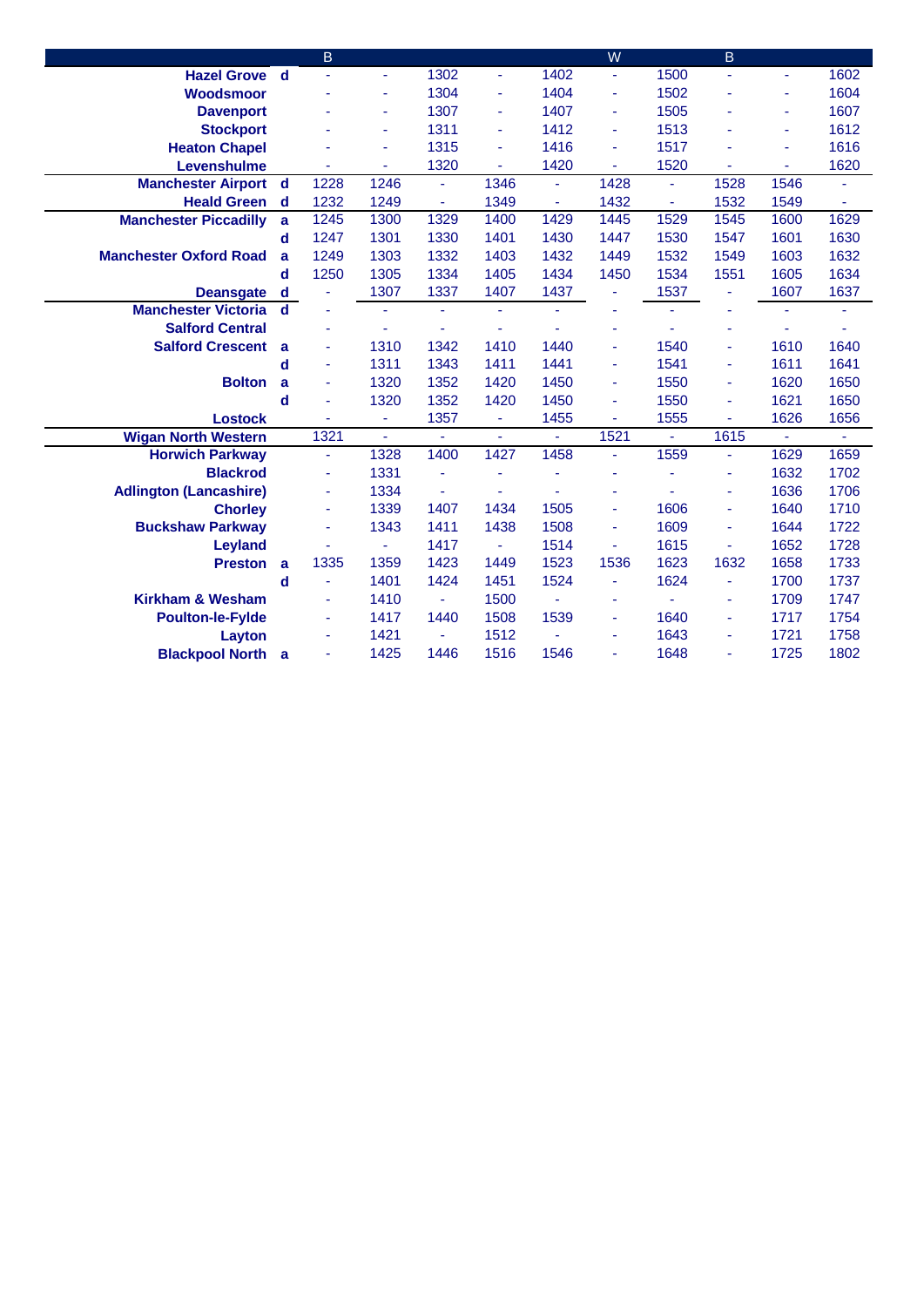|                               |                | B              |                |                | W    |      |                | B              |                |                |                          |
|-------------------------------|----------------|----------------|----------------|----------------|------|------|----------------|----------------|----------------|----------------|--------------------------|
| <b>Hazel Grove d</b>          |                |                | ä,             | 1702           |      | ä,   | 1802           | ä,             | 1902           | ÷,             | 2002                     |
| Woodsmoor                     |                |                | ٠              | 1704           |      | ٠    | 1804           | Ξ              | 1904           | Ξ              | 2004                     |
| <b>Davenport</b>              |                |                | ٠              | 1707           |      | ٠    | 1807           | $\blacksquare$ | 1907           | ÷              | 2007                     |
| <b>Stockport</b>              |                |                | ä,             | 1712           |      | ä,   | 1812           | ÷,             | 1911           | ÷,             | 2011                     |
| <b>Heaton Chapel</b>          |                |                | ä,             | 1716           |      | ä,   | 1816           | ÷,             | 1915           | ä,             | 2015                     |
| Levenshulme                   |                |                | ä,             | 1720           |      | ä,   | 1820           | Ξ              | 1920           | Ξ              | 2020                     |
| <b>Manchester Airport d</b>   |                | 1626           | 1644           | $\blacksquare$ | 1727 | 1745 | $\blacksquare$ | 1828           | $\blacksquare$ | 1945           |                          |
| <b>Heald Green</b> d          |                | 1630           | 1648           | $\blacksquare$ | 1730 | 1749 | $\blacksquare$ | 1832           | $\blacksquare$ | 1948           | $\overline{\phantom{a}}$ |
| <b>Manchester Piccadilly</b>  | a              | 1646           | 1659           | 1729           | 1745 | 1801 | 1829           | 1845           | 1929           | 2001           | 2029                     |
|                               | d              | 1648           | 1702           | 1731           | 1747 | 1803 | 1830           | 1847           | 1930           | 2003           | 2030                     |
| <b>Manchester Oxford Road</b> | a              | 1650           | 1704           | 1733           | 1749 | 1805 | 1832           | 1851           | 1932           | 2005           | 2032                     |
|                               | d              | 1659           | 1705           | 1734           | 1751 | 1806 | 1834           | 1852           | 1934           | 2006           | 2034                     |
| <b>Deansgate</b>              | d              |                | 1707           | 1737           | Ξ    | 1808 | 1837           | ٠              | 1937           | 2008           | 2037                     |
| <b>Manchester Victoria</b>    | $\mathbf d$    |                | ä,             | ÷.             |      | ä,   |                |                |                | ä,             |                          |
| <b>Salford Central</b>        |                |                | ٠              |                |      | ٠    |                | ٠              |                | ä,             | ٠                        |
| <b>Salford Crescent</b>       | a              |                | 1711           | 1740           | ä,   | 1811 | 1840           | $\blacksquare$ | 1940           | 2011           | 2040                     |
|                               | d              |                | 1711           | 1741           | ٠    | 1812 | 1841           | $\blacksquare$ | 1941           | 2012           | 2041                     |
| <b>Bolton</b>                 | a              | 1717           | 1722           | 1750           | ٠    | 1821 | 1850           | ٠              | 1950           | 2021           | 2050                     |
|                               | d              | 1718           | 1722           | 1750           | ä,   | 1821 | 1850           | ä,             | 1950           | 2021           | 2050                     |
| <b>Lostock</b>                |                | $\blacksquare$ | 1727           | 1755           | ä,   | 1826 | 1855           | $\blacksquare$ | 1955           | ٠              | 2055                     |
| <b>Wigan North Western</b>    |                | ÷.             | ÷.             | $\omega$       | 1820 | ÷.   | ä,             | 1920           |                | ä,             | $\blacksquare$           |
| <b>Horwich Parkway</b>        |                | ä,             | 1730           | 1759           | ÷,   | 1830 | 1858           | $\blacksquare$ | 1959           | 2028           | 2058                     |
| <b>Blackrod</b>               |                |                | ä,             | 1801           | ٠    | 1833 | 1900           | ٠              |                | ٠              | 2101                     |
| <b>Adlington (Lancashire)</b> |                |                | $\blacksquare$ | 1804           | ٠    | 1836 | 1904           | ٠              |                | ÷.             | 2104                     |
| <b>Chorley</b>                |                | 1731           | 1737           | 1809           | ÷.   | 1840 | 1908           | Ξ              | 2006           | 2035           | 2109                     |
| <b>Buckshaw Parkway</b>       |                | ä,             | 1741           | 1812           | ä,   | 1844 | 1911           | $\blacksquare$ | 2010           | 2039           | 2112                     |
| Leyland                       |                |                | Ξ              | 1818           | ä,   | 1852 | 1917           | $\blacksquare$ | 2018           | $\blacksquare$ | 2118                     |
| <b>Preston</b>                | $\overline{a}$ | 1743           | 1753           | 1824           | 1836 | 1858 | 1923           | 1934           | 2024           | 2050           | 2124                     |
|                               | d              | ä,             | 1754           | 1826           | ä,   | 1859 | 1925           | ٠              | 2026           | 2052           | 2127                     |
| <b>Kirkham &amp; Wesham</b>   |                | ä,             | 1805           | 1835           | ٠    | 1908 | ä,             | ٠              |                | 2101           | ä,                       |
| <b>Poulton-le-Fylde</b>       |                |                | 1813           | 1843           | ÷.   | 1916 | 1940           | ä,             | 2041           | 2109           | 2142                     |
| Layton                        |                |                | 1816           | 1846           | ä,   | 1920 |                | ٠              |                | 2113           |                          |
| <b>Blackpool North a</b>      |                |                | 1821           | 1851           |      | 1925 | 1947           |                | 2047           | 2117           | 2149                     |